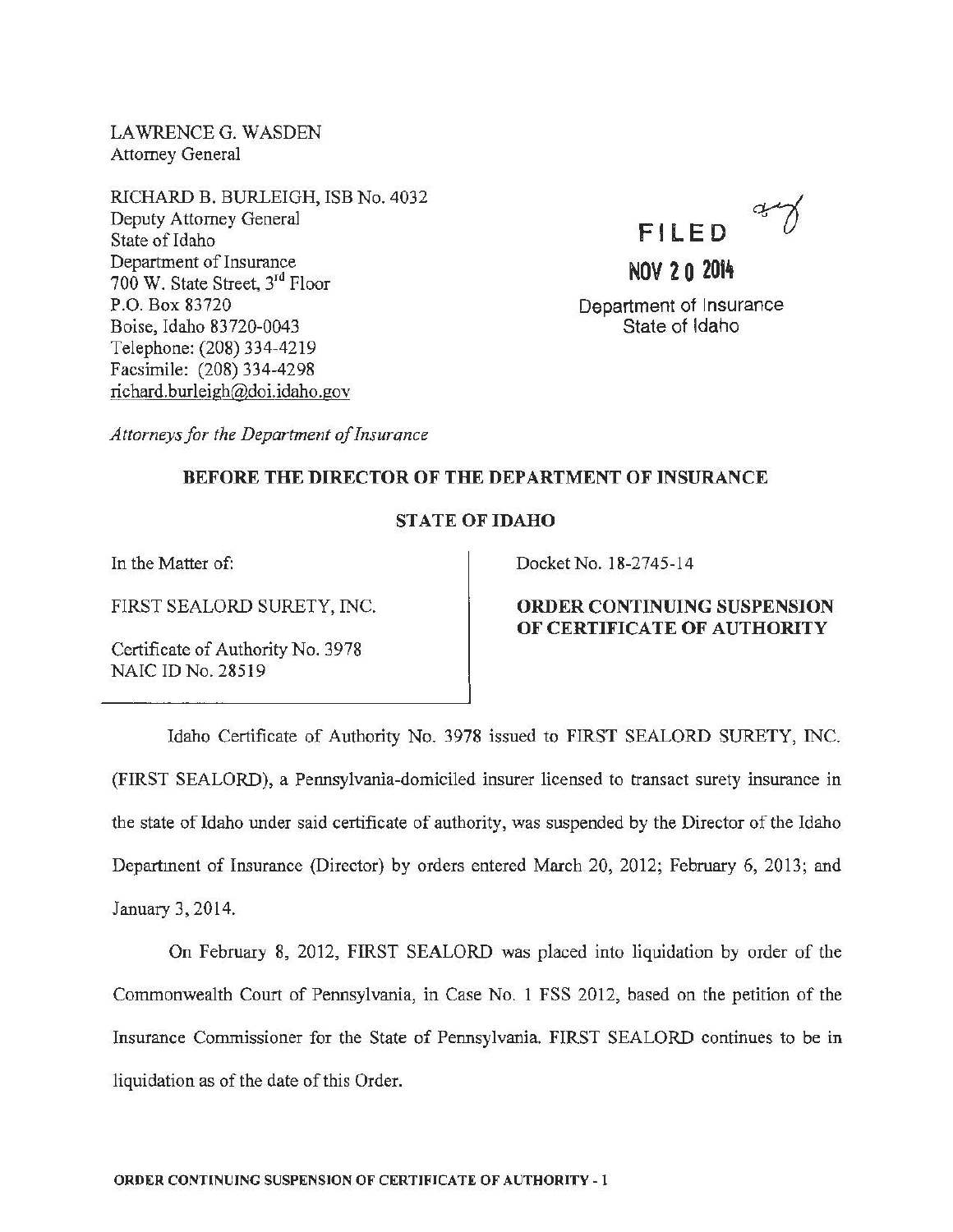The Director, having reviewed the foregoing and the requirements of Idaho Code § 41- 327, and good cause appearing therefor,

NOW, THEREFORE, IT IS HEREBY ORDERED, pursuant to Idaho Code§ 41-327(3), that Certificate of Authority No. 3978 issued to FIRST SEALORD be CONTINUED IN SUSPENSION, effective immediately, for a period of one (1) year from the date of this order. The Director may terminate the suspension sooner if the cause for said suspension is corrected and FIRST SEALORD is otherwise in compliance with title 41, Idaho Code.

IT IS FURTHER ORDERED that FIRST SEALORD shall comply with the requirements of Idaho Code§ 41-329, including§ 41-329(2), which states: "During the suspension period the insurer shall not solicit or write any new business in this state, but shall file its annual statement. pay fees, licenses, and taxes *as* required under this code, and may service its business already in force in this state, as if the certificate of authority had continued in force."

IT IS FURTHER ORDERED, pursuant to Idaho Code § 41-330(1), that, within four (4) days after notice of this suspension is provided, FIRST SEALORD shall notify, by any available means, every person authorized to write business in the state of Idaho by said insurance company, to immediately cease to write any further insurance business for FIRST SEALORD in Idaho, unless FIRST SEALORD has already taken such action pursuant to prior order of suspension by the Director.  $n^{th}$ 

DATED this  $\sqrt{\frac{1}{2}}$  day of November, 2014.

STATE OF IDAHO DEPARTMENT OF INSURANCE

Mr Johnna Dep Director

Director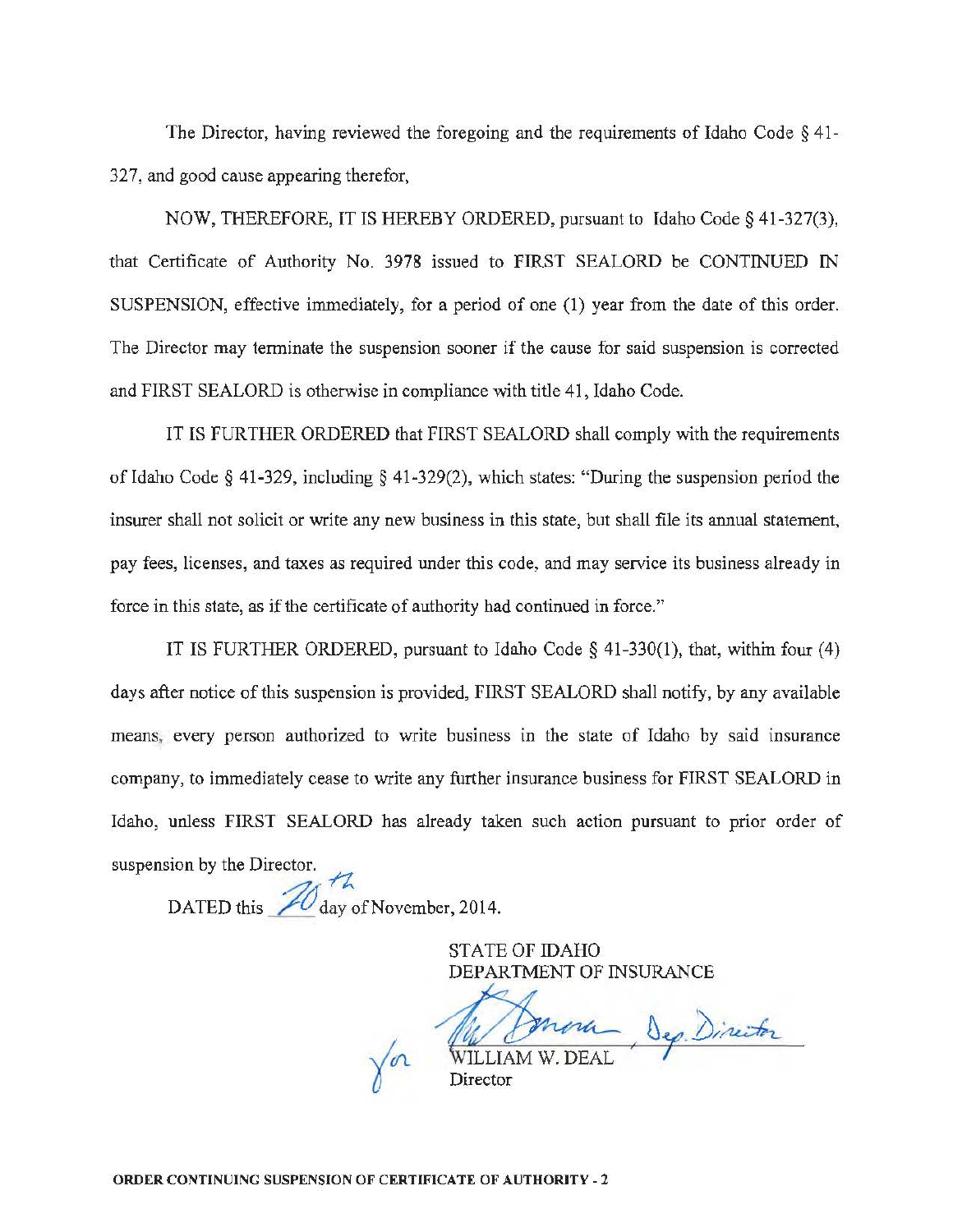#### NOTIFICATION OF RIGHTS

This is a final order of the Director. Any party may file a motion for reconsideration of this final order within fourteen (14) days of the service date of this order. The agency will dispose of the petition for reconsideration within twenty-one (21) days of its receipt, or the petition will be considered denied by operation of law. *See* Idaho Code§ 67-5246(4).

Pursuant to Idaho Code *§§* 67-5270 and 67-5272, any party aggrieved by this final order or orders previously issued in this case may appeal this final order and all previously issued orders in this case to district court by filing a petition in the district court of the county in which:

- 1. A hearing was held,
- ii. The final agency action was taken,
- iii. The party seeking review of the order resides, or operates its principal place of business in Idaho, or
- iv. The real property or personal property that was the subject of the agency action is located.

An appeal must be filed within twenty-eight (28) days of (a) the service date of this final order, (b) an order denying petition for reconsideration, or (c) the failure within twenty-one (21) days to grant or deny a petition for reconsideration, whichever is later. *See* Idaho Code *§* 67-5273. The filing of an appeal to district court does not itself stay the effectiveness or enforcement of the order under appeal.